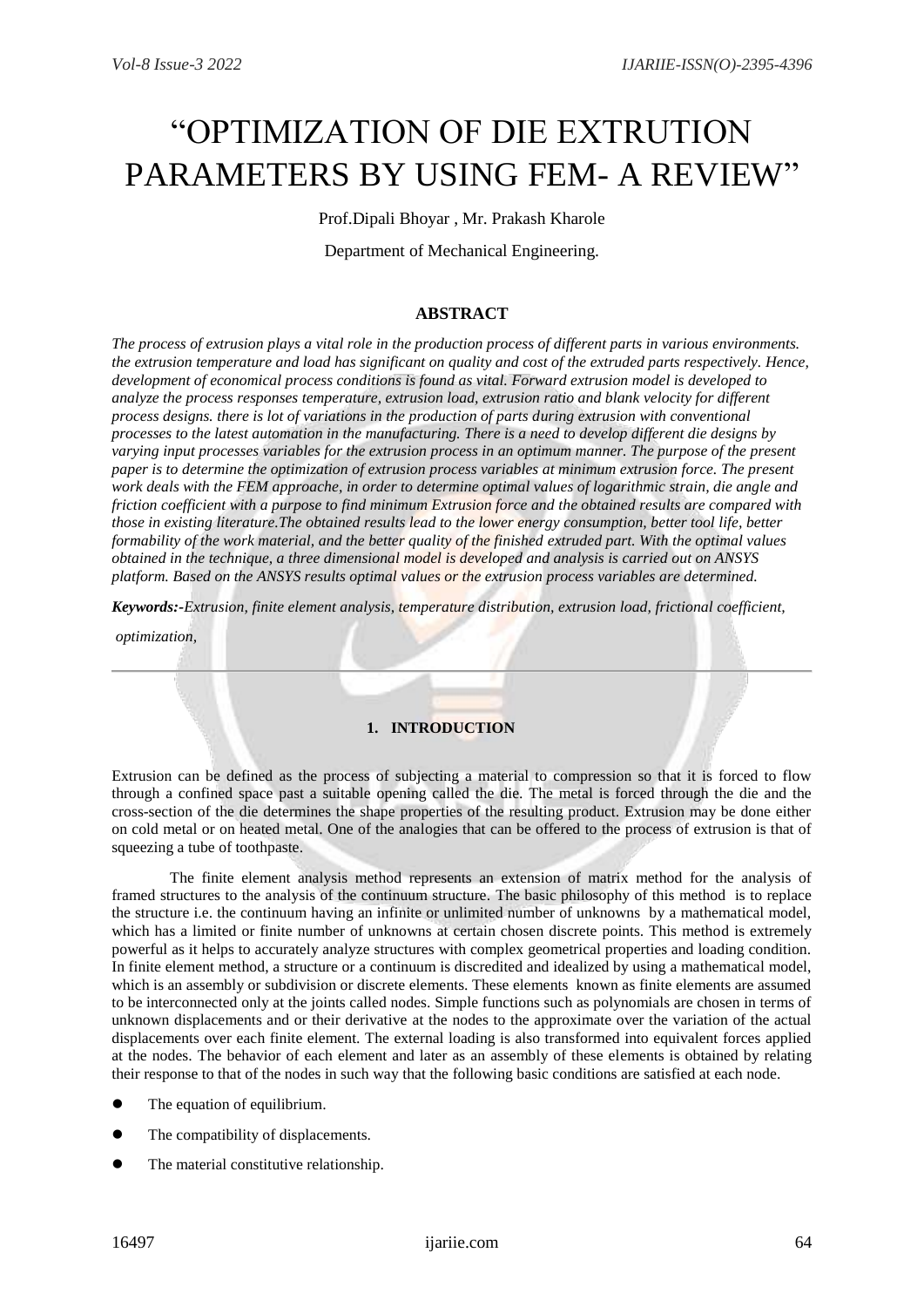## **2. LITERATURE REVIEW**

In this chapter we search few selected research paper related to Extrusion process using Finite Element Analysis Method.

**[1] Halvorsen and Aukrust** studied the buckling or waving of extruded flat sections using Lagrangian FEM software, MSC Super Form. They performed some extrusion experiments to verify both the simulations and the mechanisms observed in the FEM simulations

**[2] Kumar, S. And Prasad, S. K.** Performed finite element simulation of hot extrusion for copper-clad aluminum rod to expect the distributions of temperature, powerful pressure, and powerful pressure charge and imply stress for various sheath thickness, die go out diameter and die temperature and validated with experiments. It is found that consequences of the FEM simulation using DEFORM software agreed properly with the experimental results. Have proposed combined higher certain/slab technique to compare 8 extraordinary die shapes, particularly, flow-covered (1/3 and fourth- order polynomial, cosine and modified elliptical, hyperbolic, conical and additionally offered the mixed top sure method/FEM to examine four special die shapes, specifically, stream-covered, cosine, hyperbolic and conical.

**[3]Bouzakis et al.** simulated the flow of wet ground clay ram extrusion device and by a FEM based model, considering the von Mises criterion for the flow stress, the associative flow rule and the rigid–viscoplastic constitutive equation. The friction between clay and die is approached by the Tresca boundary condition, which proves a more realistic approach than the Coulomb friction law for the contact conditions between a plastically deforming material and a rigid surface. It is found that no sticking areas appear on the mandrel surface.

**[4] Lee et al.** studied the effect of bearing lengths for the control of material flow in the die in hot extrusion. They used the three-dimensional non-steady analysis using the thermo-rigid– viscoplastic element method that includes an automatic remeshing module. It was found that the design equation determined bearing lengths that resulted in a fairly uniform exit velocity distribution throughout the extruded section. From the results of this study, it was found that the proposed design equation can be effectively used to estimate appropriate bearing lengths.

**[5] Lof and Blokhuis** presented a method for the simulation of the extrusion of complex profiles, which can be used in an industrial environment. They modeled bearing area with an equivalent bearing model to describe the resistance in the bearing without using a large number of elements. The developed a specialized pre-processor to avoid the time-consuming and complex work necessary for the development of the FEM model for a particular die.

**[6]Chanda et al.** investigated the effect of process parameter namely iso-speed and step wise ram speed on extrusion pressure the thermal response of the work piece and stress state of round bar using computer simulation. They found that step wise ram speed decrease enables the temperature to reach steady state which corresponds to nearly constant exit temperature.

**[7]Duana et al.** explored the complicated interactions between die design, forming parameters (i.e. ram speed, container temperature, billet temperature and extrusion ratio) and the product qualities (extrudate shape, surface condition and microstructure) by the use of finite element modelling (FEM). The various models (such as recrystallisation, damage criteria, etc.) have been integrated into the commercial codes, FORGE2 and FORGE3, through user routines. They found that the use of an expansion chamber can significantly reduce the degree of non-uniformity in terms of the extruded product shape and properties. The character of the complex material flow is also identifiable, which is very useful to help improve die design.

**[8]Gang et al.** performed a 3D computer simulations to determine the effects of the ram speed and the billet temperature on the extrusion temperature and the peak extrusion pressure The ram speed and the billet temperature are the primary process variables that determine the quality of the extruded magnesium profile and the productivity of the extrusion operation. The optimization of the extrusion process concerns the interplay between these two variables in relation to the extrudate temperature and the peak extrusion pressure. The 3D computer simulations were performed to determine the effects of the ram speed and the billet temperature on the extrudate temperature and the peak extrusion pressure, thereby providing guidelines for the process optimization and minimizing the number of trial extrusion runs needed for the process optimization. A case study on the extrusion of an AZ31 X-shaped profile was conducted. The correlations between the process variables and the response from the deformed material, extrudate temperature and peak extrusion pressure were established from the 3D FEM simulations and verified by the experiment. The research opens up a way to rational selection of the process variables for ensured quality and maximum productivity of the magnesium extrusion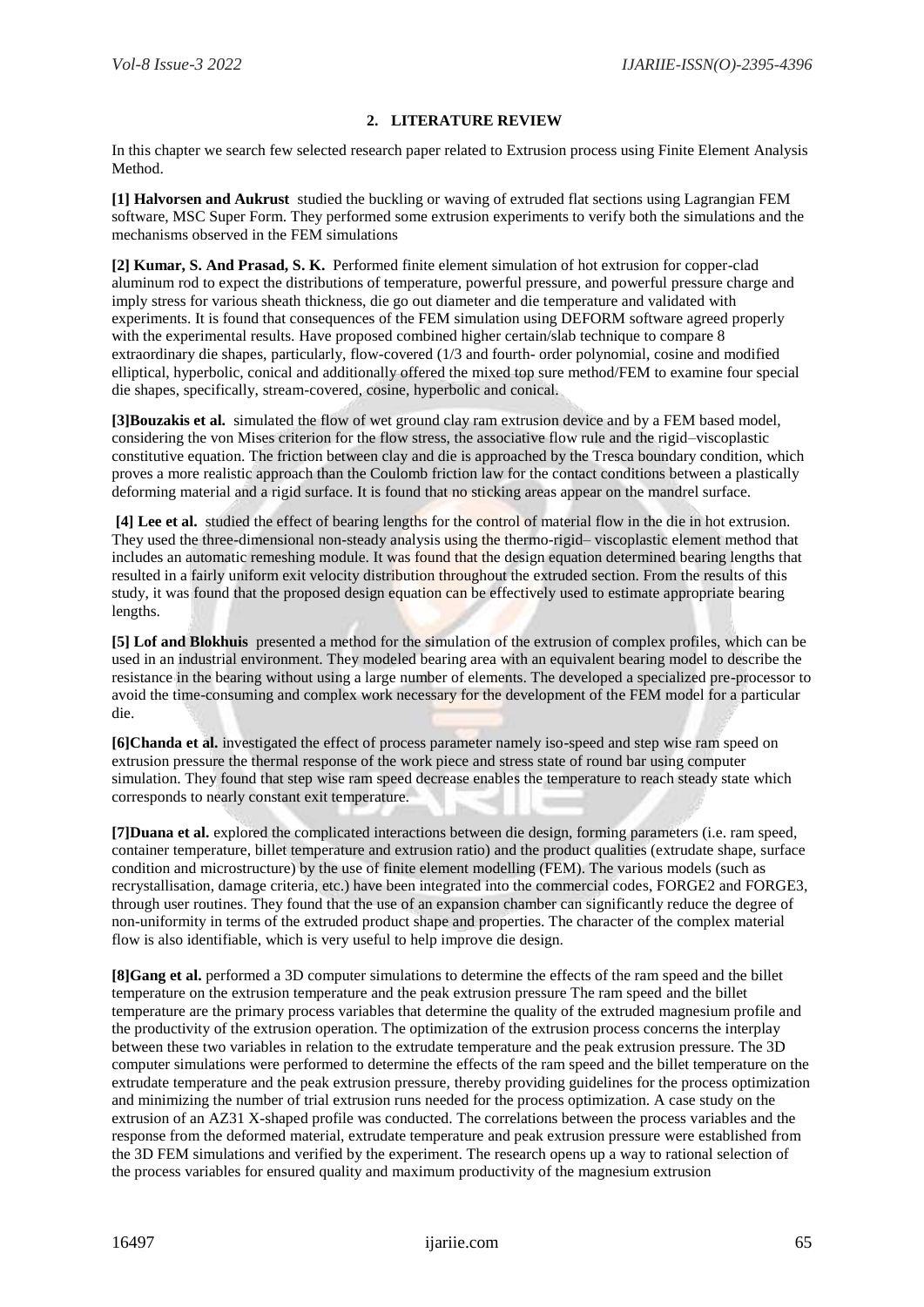**[9]Li et al.**presented a results from a series of pocket designs that were modelled using finite element method (FEM) to systematically investigate the influence of the pocket design parameters on the metal flow In extrusion die design, it has become increasingly common to use ,,,,pocket"" technology to balance the metal flow. They studied the effects of pocket angle and size on metal flow and it is shown that pocket angle plays an important role influencing metal flow velocity, whilst pocket volume has much less effect on velocity.

#### **3. METHODLOGY**

Finite element analysis modeling is done using DEFORM-3D Version 6.1(sp1). DEFORM-3D is a Finite Element Method (FEM) based process simulation system designed to analyze various forming and heat treatment processes. By simulating manufacturing processes on a computer, this advanced tool allows designers and engineers to:

- 1. Reduce the need for costly shop floor trials and redesign of tooling and processes
- 2. Improve tool and die design to reduce production and material costs
- 3. Shorten lead time in bringing a new product to market



Fig.3.1 Extrusion process and operation Fig.3.2 Extrusion die

 Unlike general purpose FEM codes, DEFORM is tailored for deformation modelling. A user friendly graphical user interface provides easy data preparation and analysis so engineers can focus on forming, not on learning a cumbersome computer system.

The DEFORM-3D consists of three major components:

- $\triangleright$  Pre-processor :- Used for creating assembly or modifying the data required to analyze the simulation, generating mesh and for generating the required database file.
- $\triangleright$  Simulation engine :- Used for performing the numerical calculations required to analyze the process, and writing the results to the database file. The simulation engine reads the database file, performs the actual solution calculation, and appends the appropriate solution data to the database file.
- $\triangleright$  Post-processor :- Used for reading the database file from the simulation engine and displaying the results graphically and for extracting numerical data.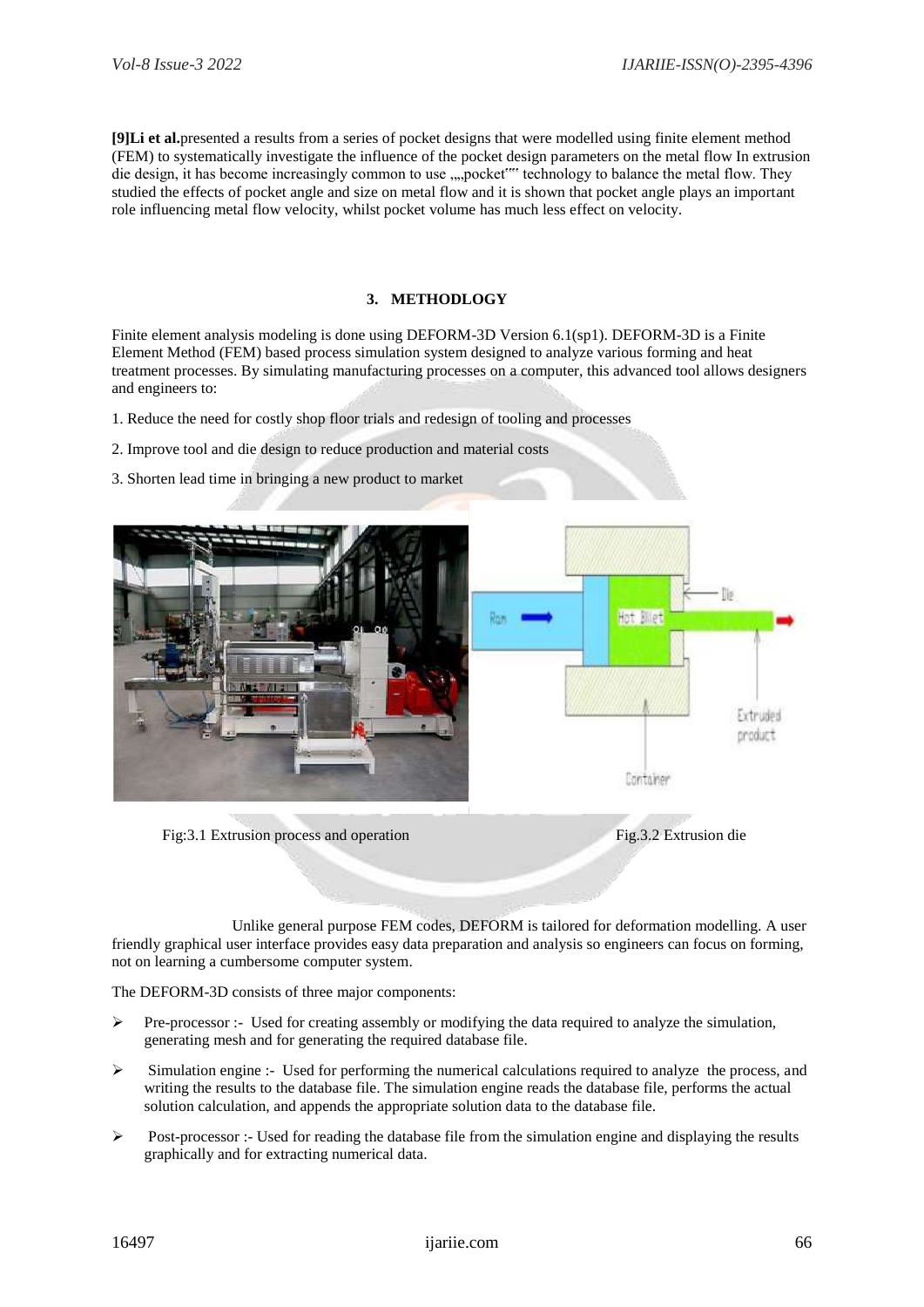#### **Simulation procedure:-**

FEM simulation is carried out using DEFORM-3D Version 6.1(sp1). As discussed above DEFORM-3D consist of three main components. We stared with pre-processor in which we define the object of 30mm diameter and 50mm length. We generate the mesh of 10, 0000 element. We define other part of setup like Punch and container. The geometry of the extrusion die is imported in the form of STL file generated in AutoCAD. A material data is created using pure lead properties. After setting the whole setup a database (.DB) is generated. The simulation engine reads the database file generated in pre-processor and performs the actual solution calculations, and writes the result in database file. In post-processor, we read all the results, draw graphs, take picture of the workpiece at different steps and at different properties like stain, strain rate, velocity, displacement etc.

#### **4. ADVANTAGES OF EXTRUSION**

Among the different metal forming processes, extrusion has definite advantages over others for the production of three dimensional section shapes. Now it is becoming essential to pay greater attention to the extrusion of section rod from round stock, as this operation offers the promises of an economic production route. The process is also attractive because press machines are readily available and the necessity to purchase expensive section stock corresponding to a multiplicity of required sections is eliminated.

There are many advantage of extrusion as follows

- Uniform cross-sectional area over a long length.
- Low cost of dies making it economical to make small quantities of a shape.
- Good surface finish.
- Strain and hardness are increased due to strain hardening

# **5.APPLICATIONS OF EXTRUSION**

Extrusion is one of the most important methods of metal forming process with we can produce many product of high industrial applications with good quality. Some of the applications of the extrusion process are given bellow

- Helicopter blades
- Turbine blades
- Wingspans
- Columns used for creating structures
- Construction material

## **6. LIMITATIONS OF EXTRUSION**

Every process has some limitation; extrusion has also some limitation as given bellow

- Most materials require high temperature and pressure, which makes the equipment costly.
- Die material should be able to withstand the load, high temperature, and wear.
- In the case of steel, the equipment is costlier due to the magnitude of temperature to which the metal must be heated  $(2300 \text{ F})$ .
- Indirect extrusion complicates the handling of the extruded parts.
- Extrusion is limited to only a few metals and cannot be done on any metal chosen.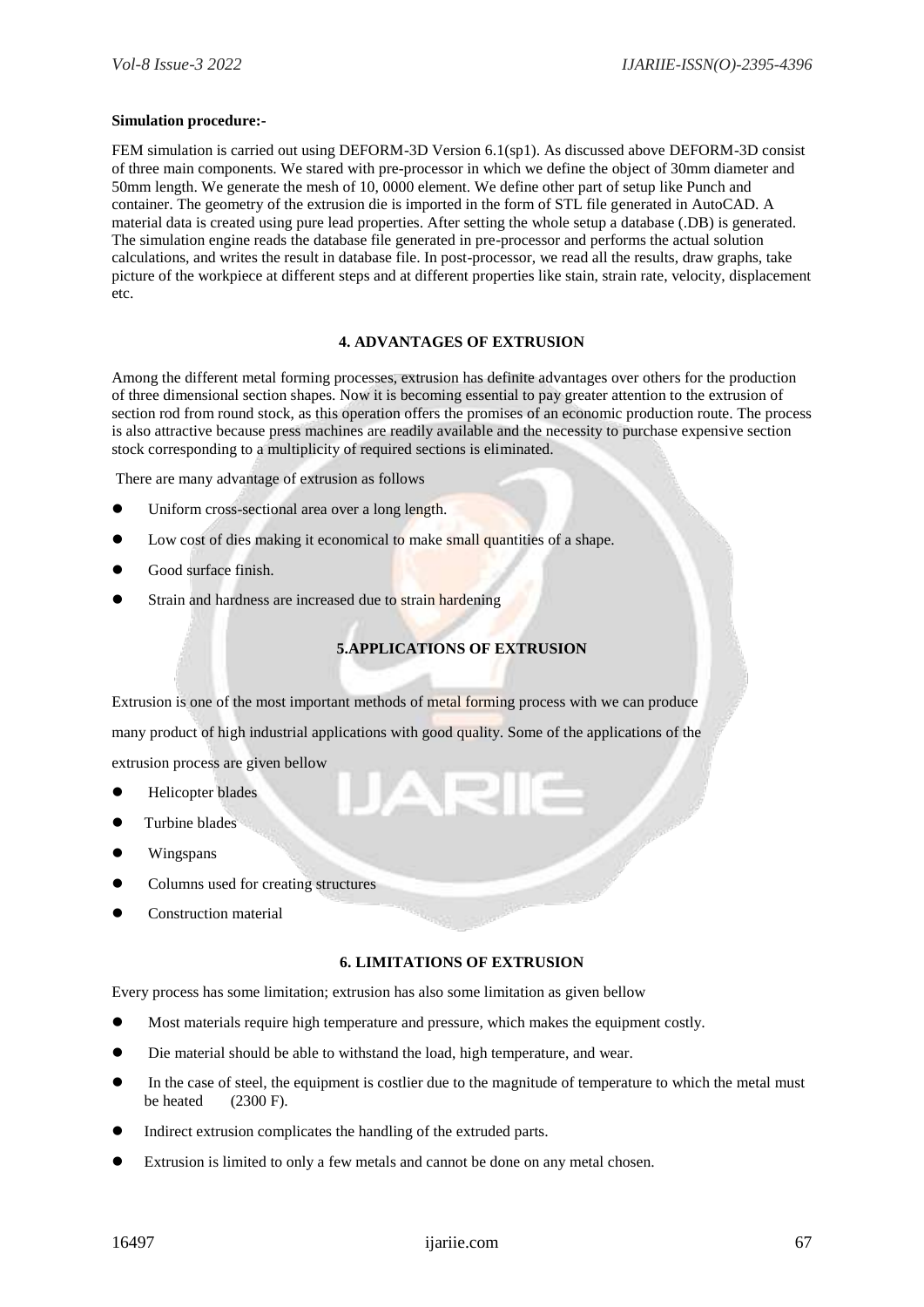#### **7.CONCLUSION**

In this project I found that-

- A non-linear converging die profile has been designed for extrusion of square section from round billet using cosine function. The extrusion load increases with increase in reduction and friction factor.
- Load in case of split test is less as compared to solid work material under same experimental condition.
- The extrusion load for non-linear converging die is less as compared to linear converging die under same simulation condition.
- The flow of material in non-linear converging die appears to be gradual specially in higher reduction.

#### **8.REFERENCES**

*[1] Ajiboye, J. S. &Adeyemi, M. B., Upperbound evaluation for extrusion at diverse die land lengths and fashioned profiles, International Journal of Mechanical Science, 49 (3), 2007, pp. 335-351* 

*[2] Abrinia, K. and Makaremi, M., A new threedimensional solution for the extrusions of sections with larger dimensions than the initial billet, Int. J. of Materials Processing Technology, 205, 2008, pp. 259-271.* 

*[3] Assempour, A. and Hassannejasil, A., Minimization of the exit profile curvature in nonsymmetric T-shaped sections in the extrusion process, International Journal of Materials and Design, 30, 2009, pp. 1350-1355.* 

*[4] M.K. Sinha, S. Deb, U.S. Dixit, Design of a multi-hole extrusion process, Materials and Design 30 (2009) 330–334* 

*[5] Gang Fang, Jie Zhou, JurekDuszczy ,FEM simulation of aluminium extrusion through twohole multi-step pocket dies,journal of materials processing technology 209 ( 2009 ) 1891–1900*

*[6] S. N. Ab Rahim, M. A. Lajis, S. Ariffin, "Effect of Extrusion Speed and Temperature on Hot Extrusion Process Of 6061 Aluminum Alloy Chip", ARPN Journal of Engineering and Applied Sciences, vol. Eleven, no. 4, February 2016*

*[7] TellaBabu Rao, A.Gopala Krishna, "Design and Optimization of Extrusion manner the use of FEA and Taguchi Method", IJERT, ISSN: 2278- 0181, Volume: 1, Issue: eight, October – 2012.*

*[8] Mu Y, Zhao G, Wu X. Optimization approach for processing design in the extrusion process of plastic profile with metal insert. e-Polymers 2013; 12(1):353-366.* 

*[9] DebabrataRath, Dr. SushantaTripathy, Experimental Investigation and Analysis of Extrusion of Lead in Forward Metal Extrusion, IOSR J. Mech. Civil Eng. May. – Jun. 2013; 6(3): 63–70p. p-ISSN:2320– 334X.*

*[10] Chaudhari G. A., Andhale S.R., Experimental Evaluation of Effect of Die Angle on Hardness and Surface Finish of Cold Forward Extrusion of Aluminum. Int. J. Emerg. Technol. Adv. Eng. July 2012; 2(7).*